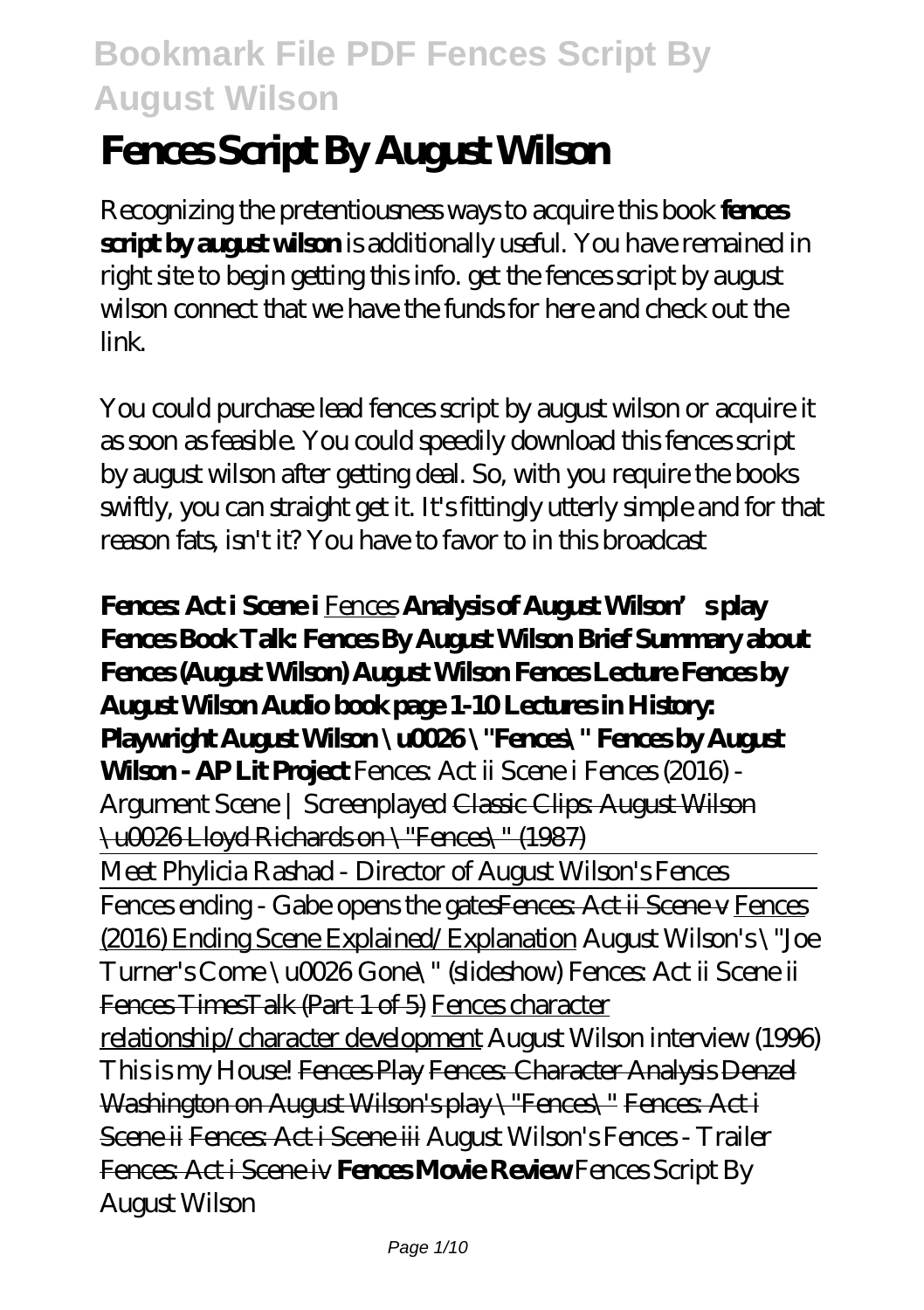FENCES Screenplay by August Wilson Based upon his play. FENCES Screenplay by August Wilson Based upon his play. 9. BLACK SCREEN TITLE: AUGUST WILSON'S FENCES. The screen remains black. The sound of a truck rumbling along a street. Two men are heard talking: bono(v.o.):

*FENCES Screenplay by August Wilson Based upon his play* Fences. Synopsis: Troy Maxson (Denzel Washington) makes his living as a sanitation worker in 1950s Pittsburgh. Maxson once dreamed of becoming a professional baseball player, but was deemed too old when the major leagues began admitting black athletes. Bitter over his missed opportunity, Troy creates further tension in his family when he squashes his son's (Jovan Adepo) chance to meet a college football recruiter.

#### *Fences Movie Script*

Fences is a dialogue driven script ,and with it the characters reveals themselves and the conflicts between'em in some parts of the script i wasn't able to get how it's gonna be on screen , ... August Wilson was an American playwright. His literary legacy is the ten play series, The Pittsburgh Cycle, for which he received two Pulitzer Prizes ...

### *Fences - Screenplay by August Wilson - Goodreads*

SparkNotes: Fences August Wilson (April 27, 1945 – October 2, 2005) was an American playwright whose work included a series of ten plays, The Pittsburgh Cycle, for which he received two Pulitzer Prizes for Drama.Each work in the series is set in a different decade, and depicts comic and tragic aspects of the African-American experience in the 20th century.

### *Fences Script By August Wilson - Wakati*

Fences is a 1983 play by American playwright August Wilson. Set in the 1950s, it is the sixth in Wilson's ten-part " Pittsburgh Cycle ".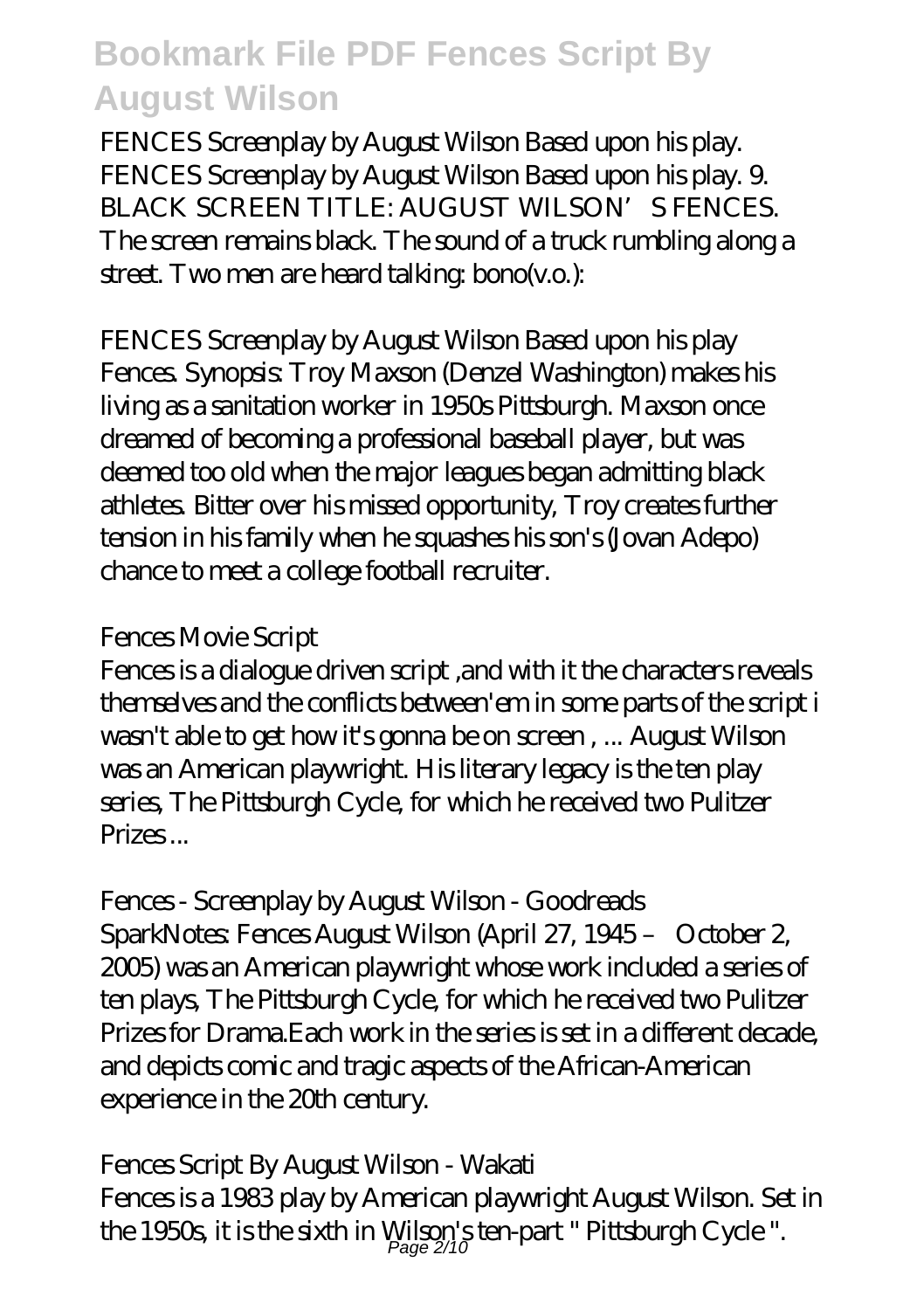Like all of the "Pittsburgh" plays, Fences explores the evolving African-American experience and examines race relations, among other themes. The play won the 1987 Pulitzer Prize for Drama and the 1987 Tony Award for Best Play.

*August Wilson "Fences" : Free Download, Borrow, and ...* Fences is a play written by August Wilson in 1983 The play examines the life of a former Negro League baseball player and current garbage man, Troy Maxson, who seeks fairness and equity in a time...

*August Wilson – Fences, Act I - Scene III | Genius* Main Fences: a play in two acts. Fences: a play in two acts August Wilson. Year: 1986. Publisher: Plume Book. Language: english. Pages: 130. ISBN 10: 0452264014. File: PDF, 19.95 MB. Preview. Send-to-Kindle or Email . Please login to your account first; Need help? Please read our short guide how to send a book to Kindle.

*Fences: a play in two acts | August Wilson | download* In the play, "Fences" by August Wilson, the characters' lives progress throughout the building of a fence in Maxson's family backyard. Throughout the play, the fence serves as a symbol; representing the metaphorical barriers main characters are building in order to protect themselves. Far from being a straightforward title, "Fences", appears to be a complex symbol which summarizes the entire play and illustrates the conflicting desires of the Troy Maxson's family members and ...

#### *The Fence Symbol in 'Fences' by August Wilson | ALEXANDRE ...*

Arguably August Wilson's most renowned work, " Fences " explores the life and relationships of the Maxson family. This moving drama was written in 1983 and earned Wilson his first Pulitzer Prize. " Fences" is part of August Wilson's" Pittsburg Cycle ," a collection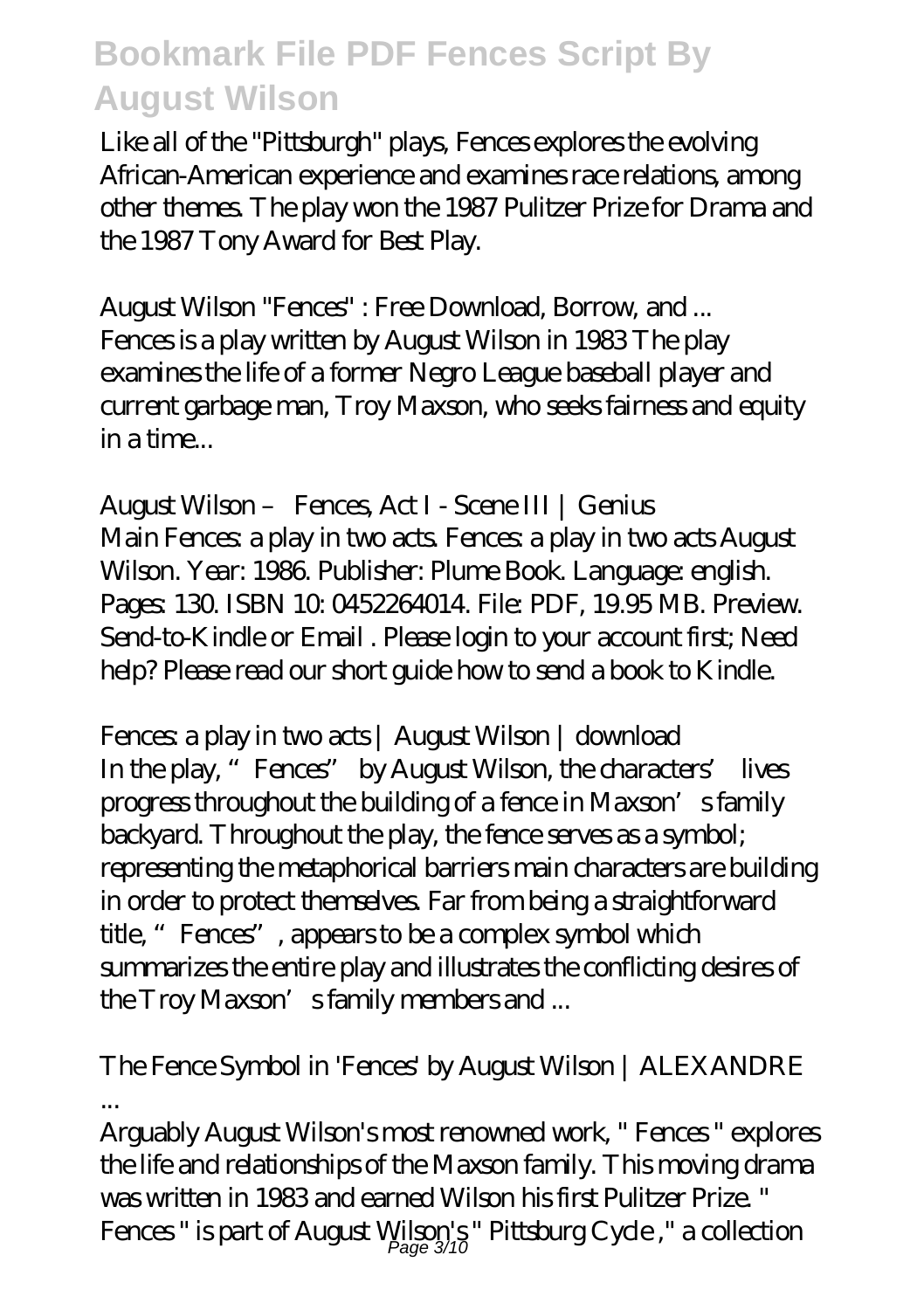of ten plays. Each drama explores a different decade in the 20th century, and each examines the lives and struggles of African-**Americans.** 

#### *Character and Setting Analysis of the Play 'Fences'*

Fences is a 1985 play by American playwright August Wilson. Set in the 1950s, it is the sixth in Wilson's ten-part "Pittsburgh Cycle". Like all of the "Pittsburgh" plays, Fences explores the evolving African American experience and examines race relations, among other themes. The play won the 1987 Pulitzer Prize for Drama and the 1987 Tony Award for Best Play. The play was first developed at the Eugene O'Neill Theater Center's 1983 National Playwrights Conference and premiered at the Yale Repert

#### *Fences (play) - Wikipedia*

Feb 14, · Fences is a play by American playwright August Wilson. Set in the s, it is the sixth in Wilson's ten-part "Pittsburgh Cycle". Like all of the "Pittsburgh" plays, Fences explores the evolving African-American experience and examines race relations, among other themes.

#### *[PDF] Fences by August Wilson Download Book*

Playwright August Wilson was born on April 27, 1945 in Pittsburgh, Pennsylvania. ... He won the Pulitzer Prize for Drama for Fences and Piano Lesson, the best play Tony Award for Fences, and seven New York Drama Critics' Circle awards. He also received the Whiting Foundation Award, the American Theatre Critics Award, the 1999 National ...

#### *Fences - August Wilson - Google Books*

Within August Wilson's Pulitzer Prize-winning play 'Fences', he explores the struggles of the black American family after the second world war. In his play, his characters explain and experience...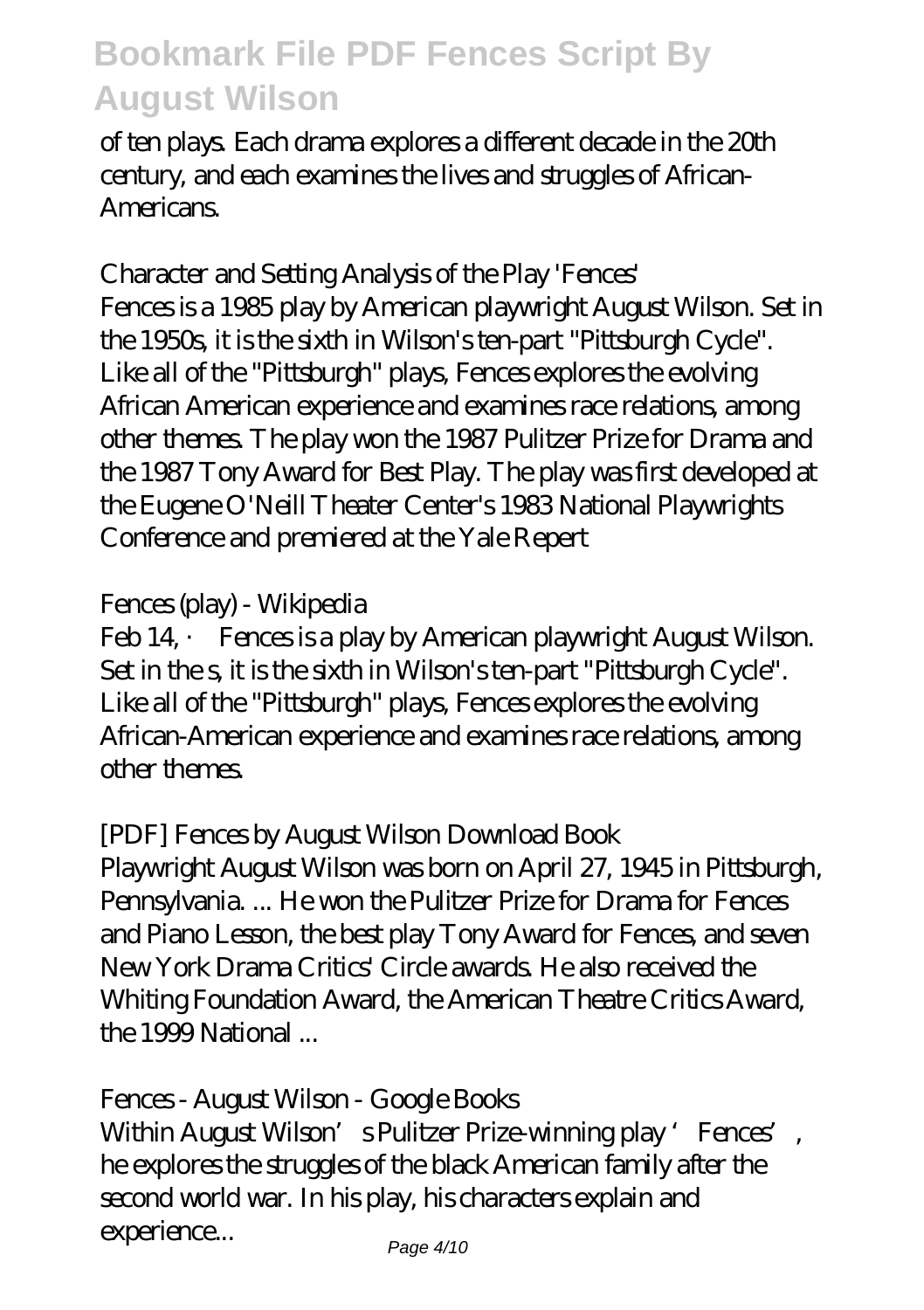*August Wilson's 'Fences': A Dream Deferred | by Lauren ...* the ganitor august wilson script Media Publishing eBook, ePub, Kindle PDF View ID b32566d2b May 23, 2020 By Stephenie Meyer guitars is a play by august wilson that serves as a snapshot of the african american experience in 20th century america it stresses the african american males struggle against constant august wilson 1945

#### *The Ganitor August Wilson Script [EPUB]*

Fences is divided into two acts. Act One is comprised of four scenes and Act Two has five. The play begins on a Friday, Troy and Bono's payday. Troy and Bono go to Troy's house for their weekly ritual of drinking and talking.

#### *Fences: Plot Overview | SparkNotes*

Directed by Denzel Washington, with a screenplay by Wilson that 'got some massaging by Tony Kushner' (Vanity Fair's description, not mine), Fences the film takes the 2010 production on Broadway – starring Washington as Troy and Viola Davis as Rose – and relocates it to a small house in Pittsburgh, in and around which most of the action is shot.

#### *Fences: How Do You Adapt A Play By August Wilson?*

August Wilson + Fences Meet the master artist through one of his most important works August Wilson's plays provide audiences with a thorough and unflinching look at the African American experience in the twentieth century. Get to know this beloved playwright with an introduction to Fences, Wilson's Pulitzer Prizewinning work set in the 1950s.

*August Wilson + Fences - John F. Kennedy Center for the ...* The play begins by introducing its central character, Troy Maxson, a large, thick, black man of 53 years and his long-time friend Bono.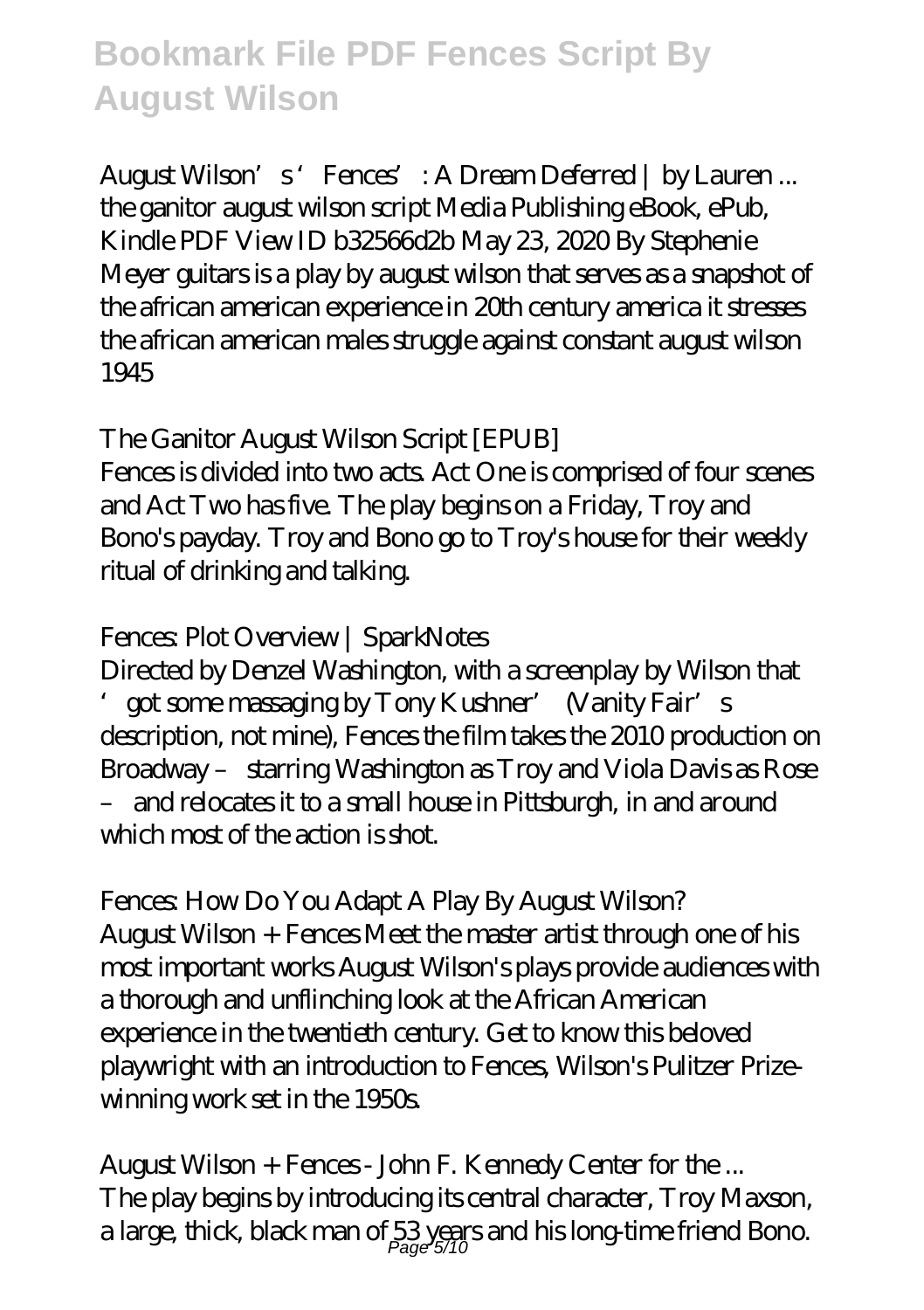The year is 1957, and the two are garbage collectors that...

From legendary playwright August Wilson comes the powerful, stunning dramatic bestseller that won him critical acclaim, including the Tony Award for Best Play and the Pulitzer Prize. Troy Maxson is a strong man, a hard man. He has had to be to survive. Troy Maxson has gone through life in an America where to be proud and black is to face pressures that could crush a man, body and soul. But the 1950s are yielding to the new spirit of liberation in the 1960s, a spirit that is changing the world Troy Maxson has learned to deal with the only way he can, a spirit that is making him a stranger, angry and afraid, in a world he never knew and to a wife and son he understands less and less. This is a modern classic, a book that deals with the impossibly difficult themes of race in America, set during the Civil Rights Movement of the 1950s and 60s. Now an Academy Award-winning film directed by and starring Denzel Washington, along with Academy Award and Golden Globe winner Viola Davis.

"Regular cabs will not travel to the Pittsburgh Hill District of the 1970s, and so the residents turn to each other. Jitney dramatizes the lives of men hustling to make a living as jitneys--unofficial, unlicensed taxi cab drivers. When the boss Becker's son returns from prison, violence threatens to erupt. What makes this play remarkable is not the plot; Jitney is Wilson at his most real--the words these men use and the stories they tell form a true slice of life."--The Wikipedia entry, accessed 5/22/2014.

Academic Paper from the year 2006 in the subject English Language and Literature Studies - Literature, grade: A, Southern Illinois University Carbondale (Department of English), course:<br> $\rho_{\text{age 6/10}}$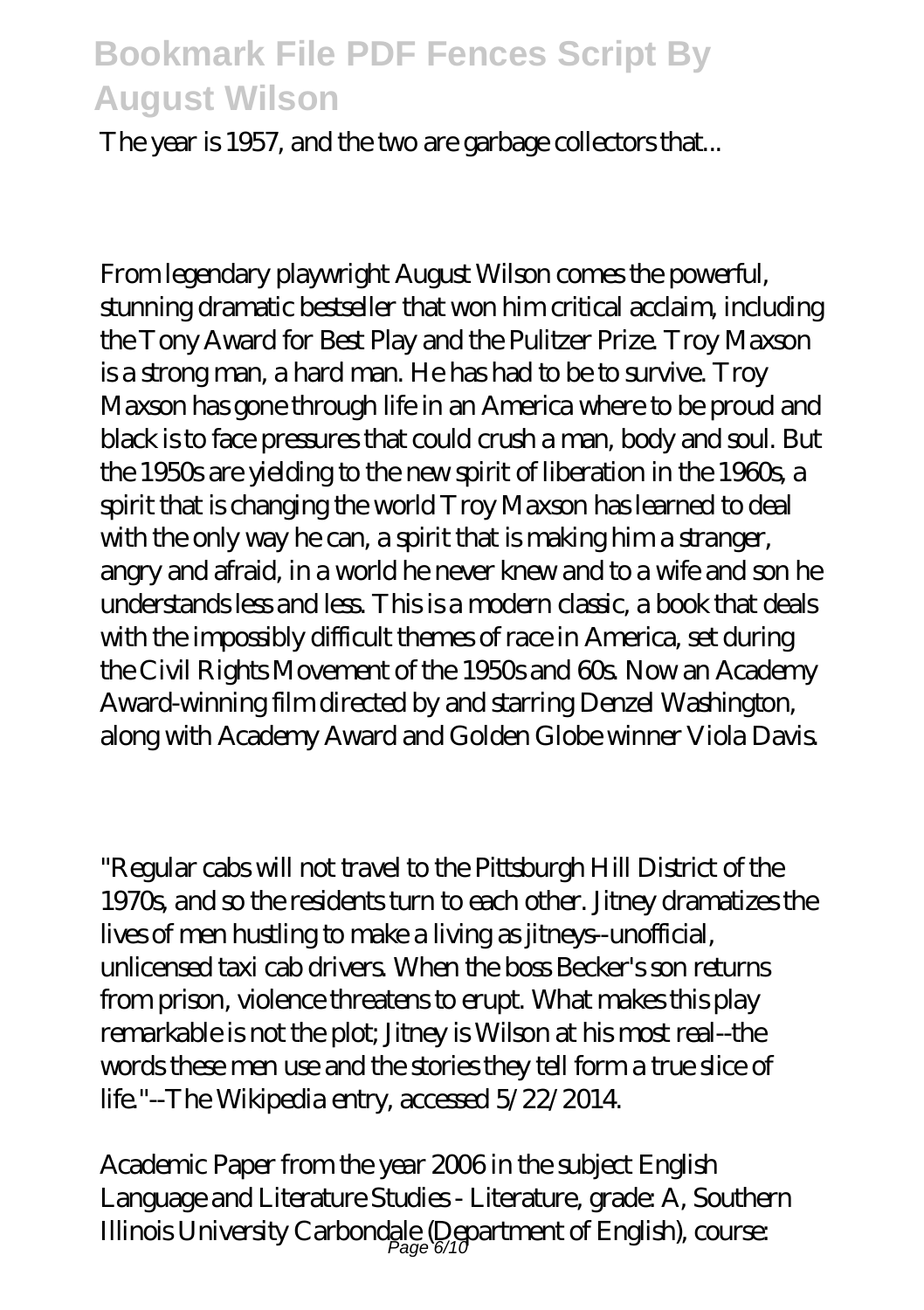ENGL 469, language: English, abstract: The following essay tries to critically analyse the action and plot of " Fences" by Augsut Wilson. Troy, a former criminal and unsuccessful although talented baseball player, now family father and garbage collector who slowly drinks himself to death, cheats on his wife, fathers little girl (half-orphan), and expels son Cory from his house. He fences his home in to prevent Death from getting at what is his, symbolically erecting fences between his family members, and finally surrenders to Death right under his "family tree" baseball in the yard, when he noticed that he has lost everything in life. In this spirit, the hero of the story, family father Troy Maxson (53 years old; a reformed criminal), is a garbage collector and a frustrated, previously unsuccessful baseball player. He has dedicated all his pride and work to the support of his family, consisting of his wife Rose (43), a 34-year-old son from a previous marriage (Lyons, a jobless musician), a 17-year-old son (Cory, a wannabe football player) from his marriage with Rose, and a mentally disturbed brother (Gabriel) who had received a head wound in the Korean War, and whom Troy cares for since he has "defalcated" his allowance to buy himself a house. He means no harm, but against the warnings of his true friend Bono, he commits adultery and fathers a child, whom his wife adopts when she hears that its mother died in childbirth – but from that moment on, their trusting marriage is destroyed, and she even refuses to speak to him. He, on the other hand, stagnates and refuses to acknowledge the changes that have taken place since he was a baseball player, and now that his younger son wants to become a football player, he intrigues against him and causes him to lose his place on the team. Troy likewise does not understand his older son, in whom he sees the constant money-borrower, although he always pays back. While his wife Rose wants him to build a fence around the house, to keep within her walls the people she loves, Troy erects higher and higher fences between himself and the other family members. The conflict escalates in a violent confrontation between Troy and Cory, who are yery much alike, and the father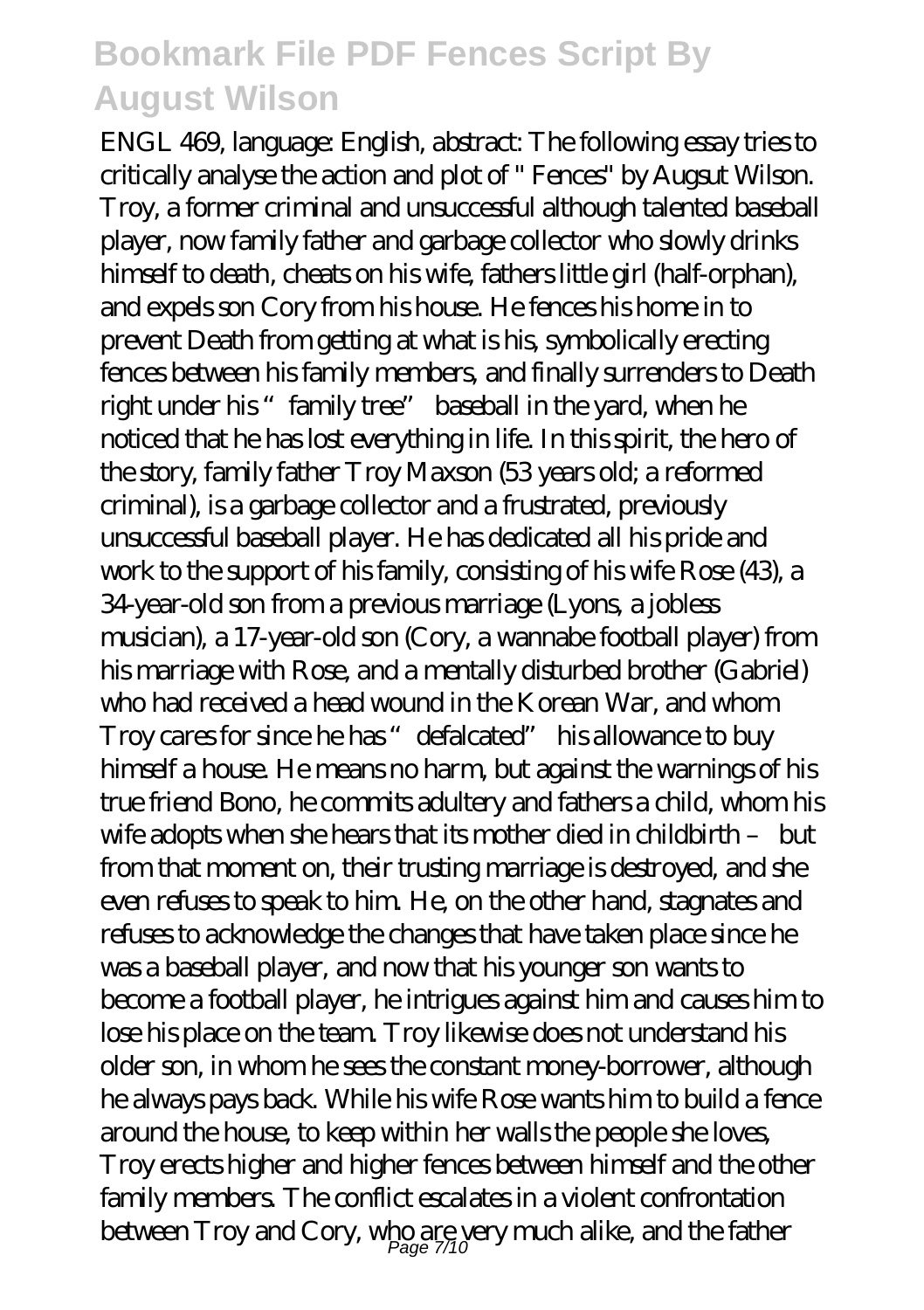banishes the son from "his" house. When Troy finally notices that everything slipped out of his hands, he challenges Death to come within his fences and get him- and that's what he does, in the form of a stroke or heart attack, while Troy strikes the baseball hanging from his tree.

From Pulitzer Prize-winning playwright August Wilson comes a oneman show that chronicles his life as a Black artist in the Hill District in Pittsburgh. From stories about his first jobs to his first loves and his experiences with racism, Wilson recounts his life from his roots to the completion of The American Century Cycle. How I Learned What I Learned gives an inside look into one of the most celebrated playwriting voices of the twentieth century.

NOW A NETFLIX FILM STARRING VIOLA DAVIS AND CHADWICK BOSEMAN From the Pulitzer Prize-winning author of Fences and The Piano Lesson comes the extraordinary Ma Rainey's Black Bottom—winner of the New York Drama Critics' Circle Award for Best Play. The time is 1927. The place is a rundown recording studio in Chicago. Ma Rainey, the legendary blues singer, is due to arrive with her entourage to cut new sides of old favorites. Waiting for her are her Black musician sidemen, the white owner of the record company, and her white manager. What goes down in the session to come is more than music. It is a riveting portrayal of black rage, of racism, of the self-hate that racism breeds, and of racial exploitation.

Winner of the Pulitzer Prize for Drama and winner of the New York Drama Critics Circle Award for Best Play, this modern American classic is about family, and the legacy of slavery in America. August Wilson has already given the American theater such spell-binding plays about the black experience in 20th-century America as Ma Rainey's Black Bottom, Joe Turner's Come and Gone, and the Pulitzer Prize-winning Fences. In his second Pulitzer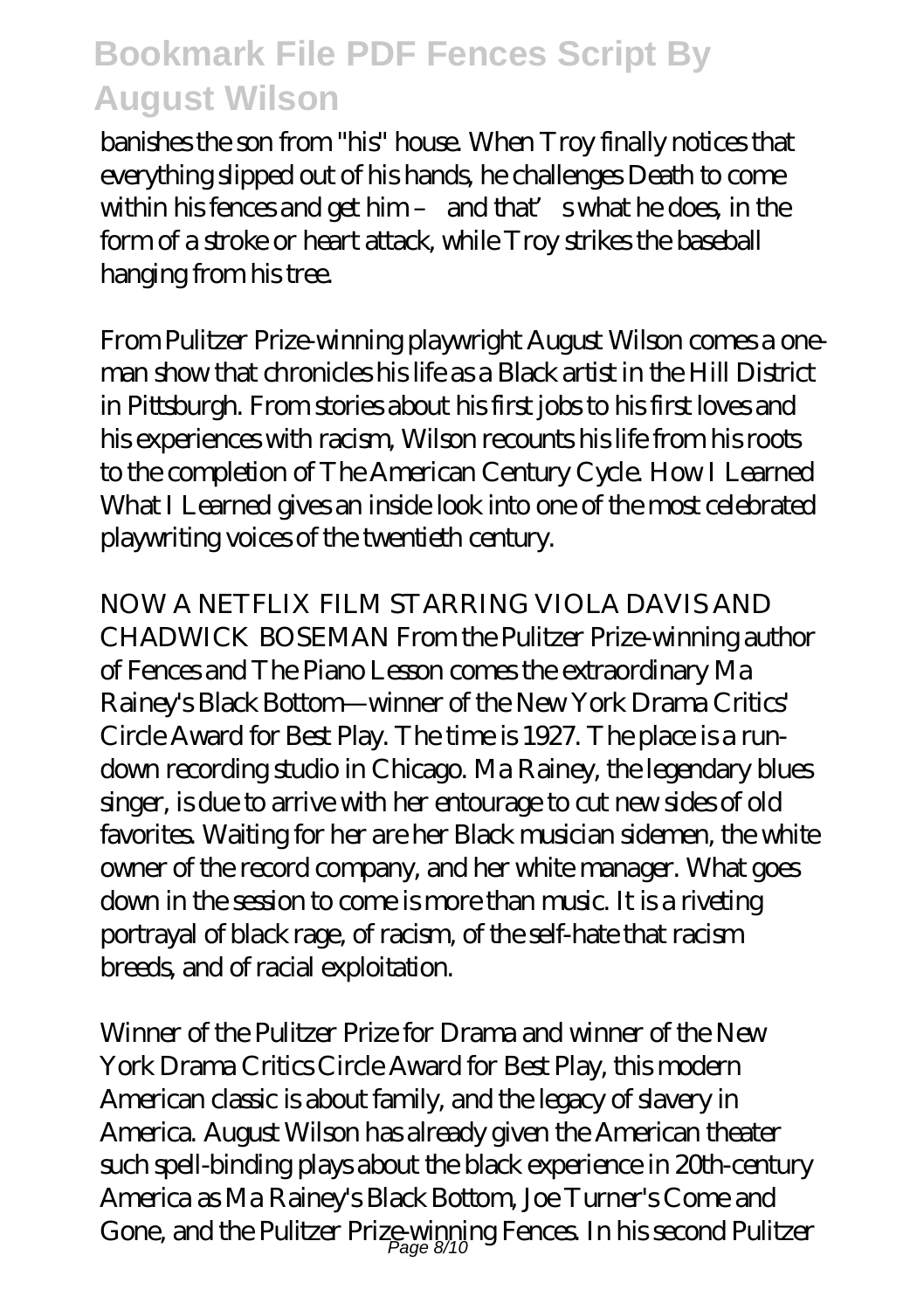Prize-winner, The Piano Lesson, Wilson has fashioned perhaps his most haunting and dramatic work. At the heart of the play stands the ornately carved upright piano which, as the Charles family's prized, hard-won possession, has been gathering dust in the parlor of Berniece Charles's Pittsburgh home. When Boy Willie, Berniece's exuberant brother, bursts into her life with his dream of buying the same Mississippi land that his family had worked as slaves, he plans to sell their antique piano for the hard cash he needs to stake his future. But Berniece refuses to sell, clinging to the piano as a reminder of the history that is their family legacy. This dilemma is the real "piano lesson," reminding us that blacks are often deprived both of the symbols of their past and of opportunity in the present.

Pulitzer Prize-winning author of Fences and The Piano Lesson Winner of the New York Drama Critics Circle Award for Best Play It is the spring of 1948. In the still cool evenings of Pittsburgh's Hill district, familiar sounds fill the air. A rooster crows. Screen doors slam. The laughter of friends gathered for a backyard card game rises just above the wail of a mother who has lost her son. And there's the sound of the blues, played and sung by young men and women with little more than a guitar in their hands and a dream in their hearts. August Wilson's Seven Guitars is the sixth chapter in his continuing theatrical saga that explores the hope, heartbreak, and heritage of the African-American experience in the twentieth century. The story follows a small group of friends who gather following the untimely death of Floyd "Schoolboy" Barton, a local blues guitarist on the edge of stardom. Together, they reminisce about his short life and discover the unspoken passions and undying spirit that live within each of them.

August Wilson's radical and provocative call to arms.

Drama / Casting: 6m, 5f / Scenery: Interior Sets Set in a black boardinghouse in Pittsburgh in 1911, this drama by the author of